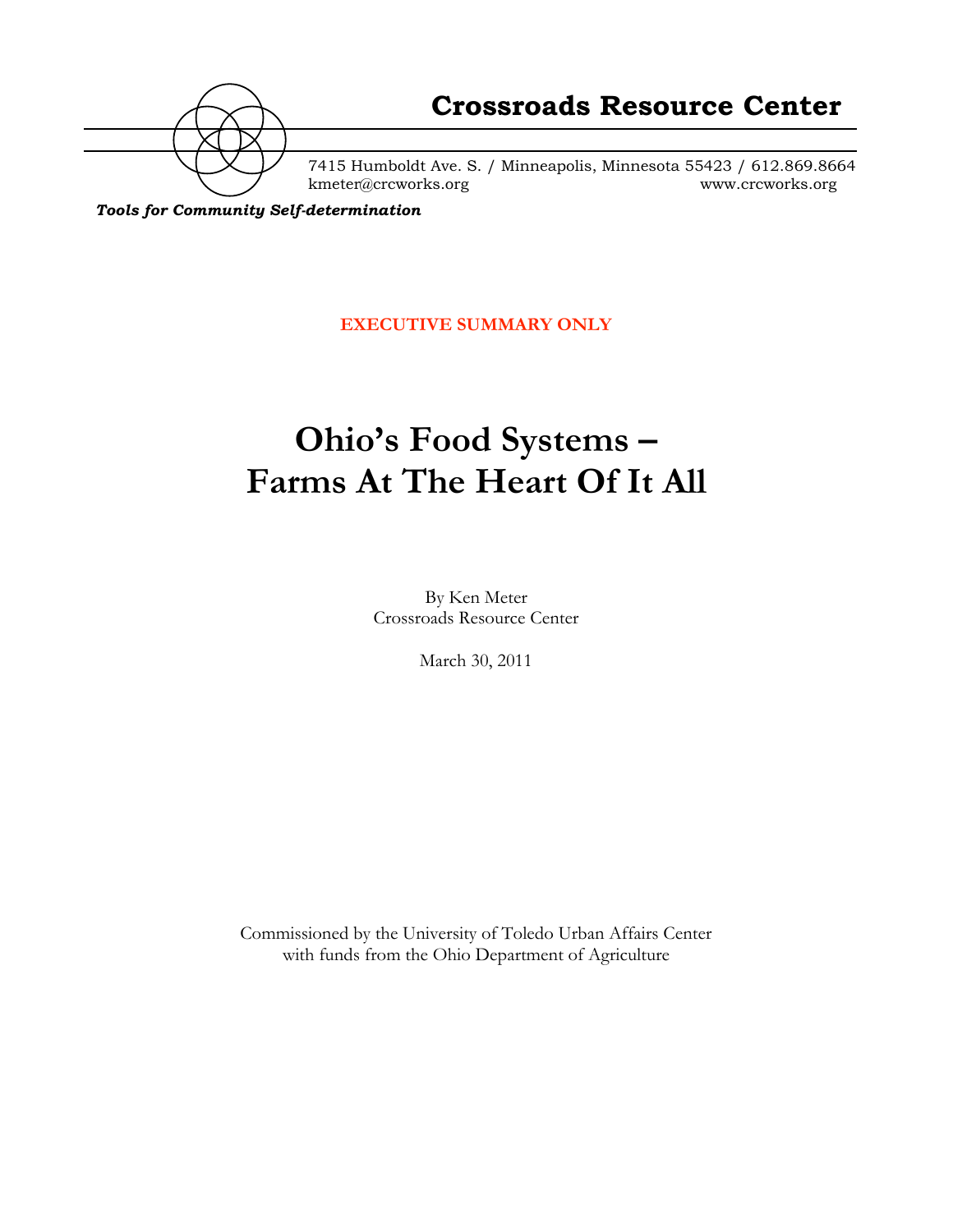# **Table of Contents**

| STONE'S THROW MARKET CO-OP: ENGAGING RESIDENTS AND BUSINESSES TOGETHER  97 |  |
|----------------------------------------------------------------------------|--|
|                                                                            |  |
|                                                                            |  |
|                                                                            |  |
|                                                                            |  |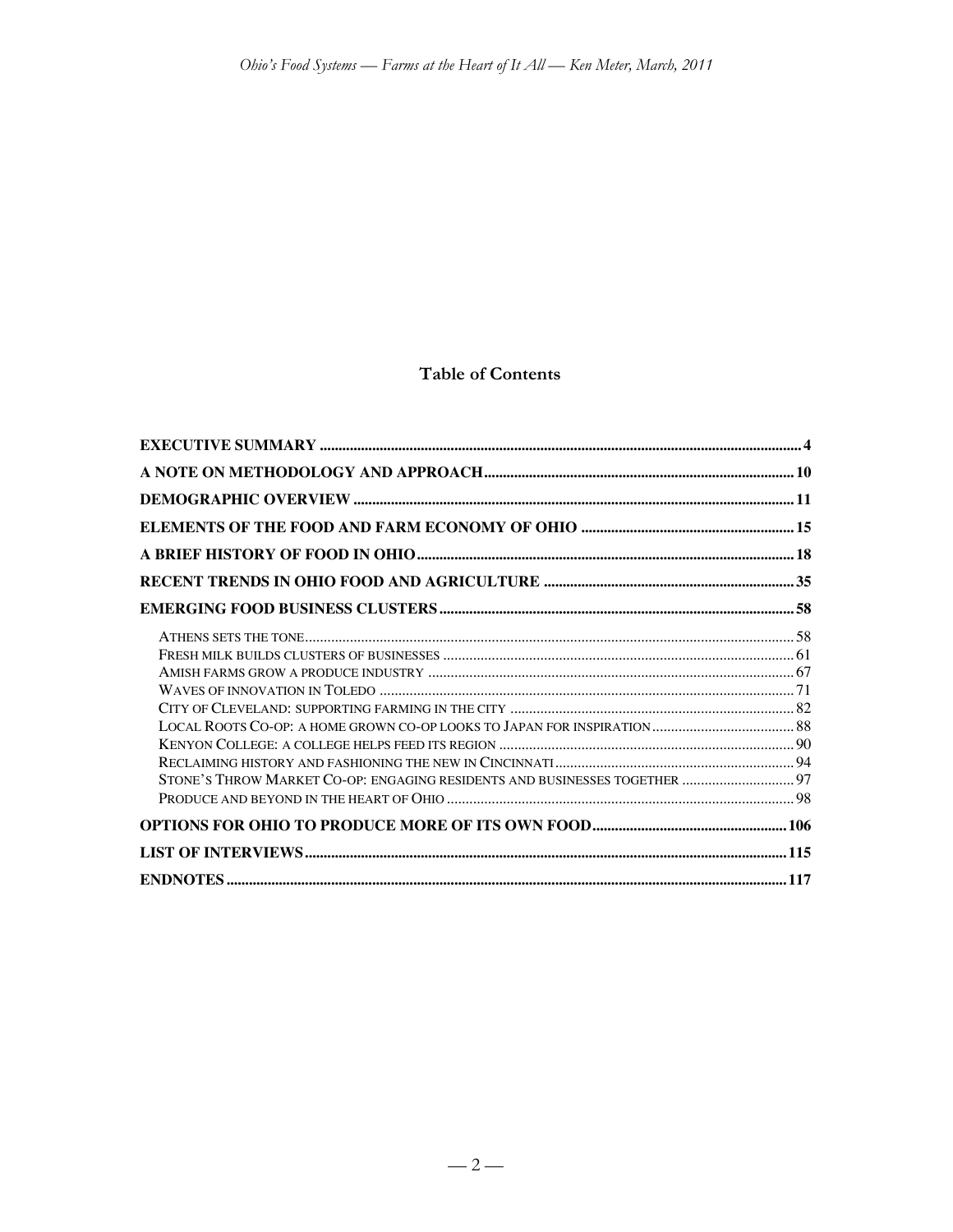#### **Executive Summary**

#### **Ohio's Food Systems — Farms at the Heart of it All**

### **KEY FINDINGS:**

- **1. Clusters of community-based food businesses are forming across Ohio. These clusters create jobs, but do even more; they create collaborative groups of new business owners.**
- **2. Food is a major industry in Ohio, yet the industry has suffered some erosion in recent years, despite Ohio's rising personal income and increased food consumption.**
- **3. The most sustained rapid growth in farm sales involves direct food sales from farmers to consumers.**
- **4. The key "lever" driving change in the Ohio food system is commerce based on relationships of mutual trust, through clusters of firms that grow in concert with each other to create both resilience and stability for Ohio.**
- **5. Emergent business networks are often led by people who hold significant experience in low-income communities or developing nations.**
- **6. The distinction between for-profit and nonprofit enterprise is becoming less rigid; both types of firms seek subsidies.**
- **7. Public bodies hold a clear responsibility to support the growth of local-foods business clusters by constructing supportive infrastructure.**
- **8. Ohio agriculture (and related public policy) has long been focused on distant markets, rather than state consumers, to the detriment of the state economy.**
- **9. \$30 billion flows away from Ohio each year due to the structure of the farm and food economy; recapturing these dollars would create significant economic opportunities.**
- **10. The prevailing food system is deeply dependent upon fossil fuels, which may become prohibitively expensive, creating exceptional vulnerability for the Ohio food supply.**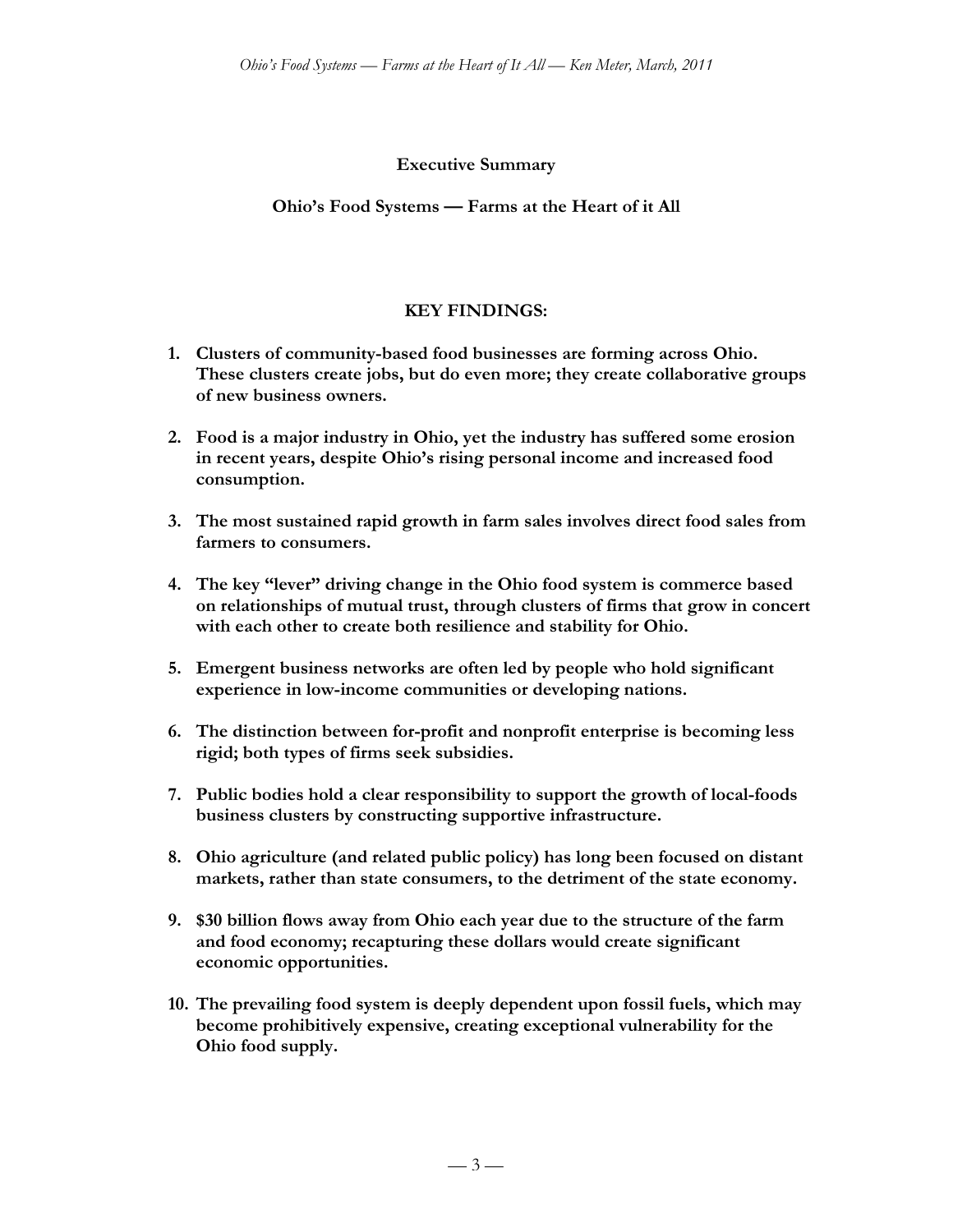### **Executive Summary**

Clusters of community-based food businesses are forming across Ohio. Complementing each other as they grow, they create mutually supportive economic opportunities, build financial resilience, and strengthen the state's social fabric.

These clusters create jobs but accomplish even more — they build new business ownership opportunities. Emerging business owners who invest in keeping the state strong, and who form supportive business and social networks, will help the state economy cohere, while flexibly adapting for an uncertain future.

Interviews completed for this report have tracked the emergence of hundreds of new businesses, tens of millions of Ohio food sales, and thousands of jobs. It only makes sense to invest in strengthening this emergent sector.

# **Business clusters have been effective for Ohio**

Indeed, Ohio firms have made effective clusters before.<sup>1</sup> Northwest Ohio has long featured a cluster of firms that revolved around the region's ideal conditions for tomato production, combined with the former presence of cheap natural gas, which supported an extensive season-extending greenhouse industry. Further, the Northeastern Ohio region is reclaiming its identity as a cluster of energy-related technology firms.

Yet the Ohio Department of Development also tracks some erosion in the prevailing state food industry. "After adjusting for inflation, the volume of [food] industry goods produced in 2005 was at its lowest level since 1997," a department fact sheet reads. Employment fell  $6\%$  in the years 2001-2006, and is forecast to fall another 1% by 2014.<sup>2</sup>

Moreover, industry analysts point out that the prevailing "just-in-time" food delivery system is increasingly vulnerable to disruptions in the supply of oil, weather crisis, or breakdowns in communications. "American grocery shelves only have three days of food available at any given time, and American citizens only have five days of food stored in their homes," a *Forbes* magazine reporter learned.<sup>3</sup>

### **Food is a major industry, with more than \$60 billion in sales**

This is of deep concern, because food is a major industry in Ohio. In addition to the 75,000 farms that work the land, selling some \$7 billion of products each year, the related food industry directly accounts for 13% of the state's business. Overall sales for food and beverage manufacturers totaled \$25 billion in 2006.<sup>4</sup> Farm input industries sell over \$5 billion of products so farmers can farm. Retail food businesses sell an estimated \$12 billion of food, while dining establishments garner \$20 billion in sales.<sup>5</sup> The 594,566 employees who work in 29,584 food-related businesses (not counting farmers) earn \$10.5 billion of personal income each year,  $6\%$  of the state's payroll.<sup>6</sup>

Important food industries call Ohio home, including Bob Evans Farms, Chiquita Brands International, Kroger, Lancaster Colony, JM Smucker, and Wendy's International. Among these are global industry leaders: the Campbell's Soup factory in Napoleon is the largest in the world, and the Heinz runs the largest ketchup factory on the globe in Fremont. General Mills operates the world's largest pizza plant in Wellston.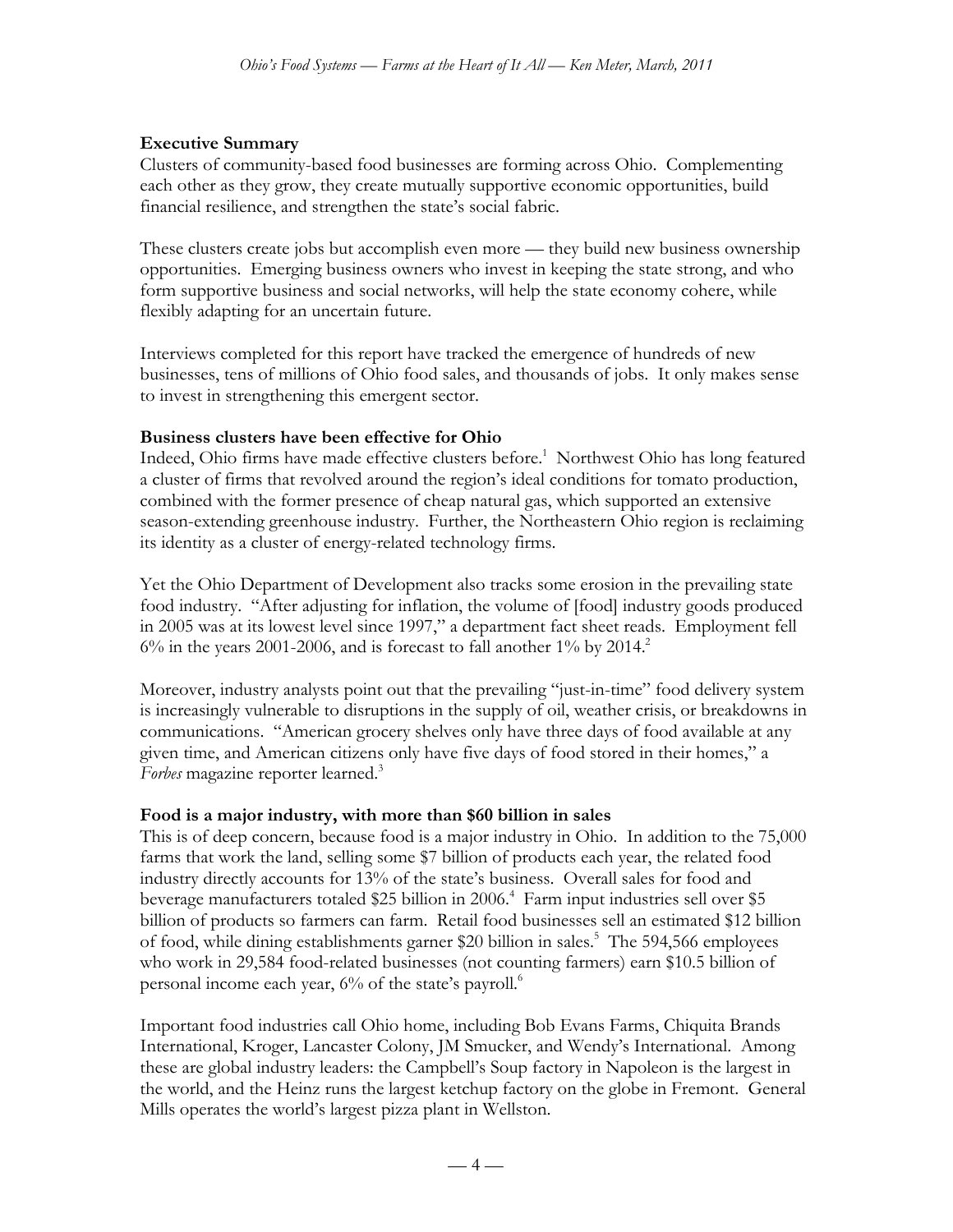#### **Farmers and consumers are disconnected**

The weakening of food industry is curious in a farm state like Ohio, where personal income has increased 70%, and food consumption has risen 32%, over the past four decades. It is difficult to explain how the state's food industries could be declining in the face of such growth. This suggests a disconnect between producers and consumers, one that is weakening the overall food industry.

Moreover, the most rapid growth in the Ohio food sector involves direct sales from farmers to consumers. These increased 70% from 1992 to 2007, or 5% per year, to a total of \$54 million. The value of these direct sales ranks right between tomatoes and sweet corn in the state farm economy — if this were a single product, it would count as the  $13<sup>th</sup>$ -ranked farm commodity. Although direct sales make up only 0.8% of commodity sales, this is twice the national average, making Ohio a leader. During the same period, commodity sales fluctuated widely.

### **A hunger for connection**

This rapid growth in direct sales reflects a deep hunger that is emerging across the U.S., as consumers switch to buying food from local farms they know and trust. Many farmers, in turn, want to know the people who consume the foods they produce.

This desire for relationships of trust also fuels emerging food businesses clusters. Repeatedly, interviews with leading practitioners in the state found that most viewed relationship-building as the key "lever" that is driving change in the food system.

### **Businesses build relationships of trust**

To offer only one example of many presented in the interviews that follow: Snowville Creamery in Pomeroy is one solid nexus of activity that promotes the growth of several businesses simultaneously, with multiple benefits. The creamery (a) buys milk from two Ohio farms practicing sound environmental stewardship; (b) produces exceptional quality pasteurized milk and cream; (c) distributes these products to retailers across the state, and to urban markets in Pennsylvania and Washington, DC; and (d) produces the base used by Jeni's Splendid Ice Cream in Columbus to make world-class ice cream. Jeni's, in turn, (e) buys tons of fresh produce from Ohio farms to flavor their ice cream, which (f) creates additional business for Ohio farmers and suppliers. This in supports (g) wholesalers, (h) distributors and truckers, and (i) grocery retailers. Moreover, organic wastes from the dairy farm get cycled into (j) new fertility for the soil.

Of course, Snowville also offers consumers the benefits of access to grass-grazed, nonhomogenized milk and cream; and reduces environmental impacts through careful reuse of water and efficient use of energy. Moreover, the two farms that nurture the cows that produce milk for Snowville foster better water quality by relying on permanent grass pasture; raise animals in ways that reduce the potential for contamination; create the conditions under which family-based business can thrive; build wealth in their local communities; ensure that the skills of food production are advanced in Ohio communities; and protect rural landscapes.

This creamery, of course, is only one example of the formation of a cluster of food-related business. Each of the firms interviewed for this report is part of a cluster that grows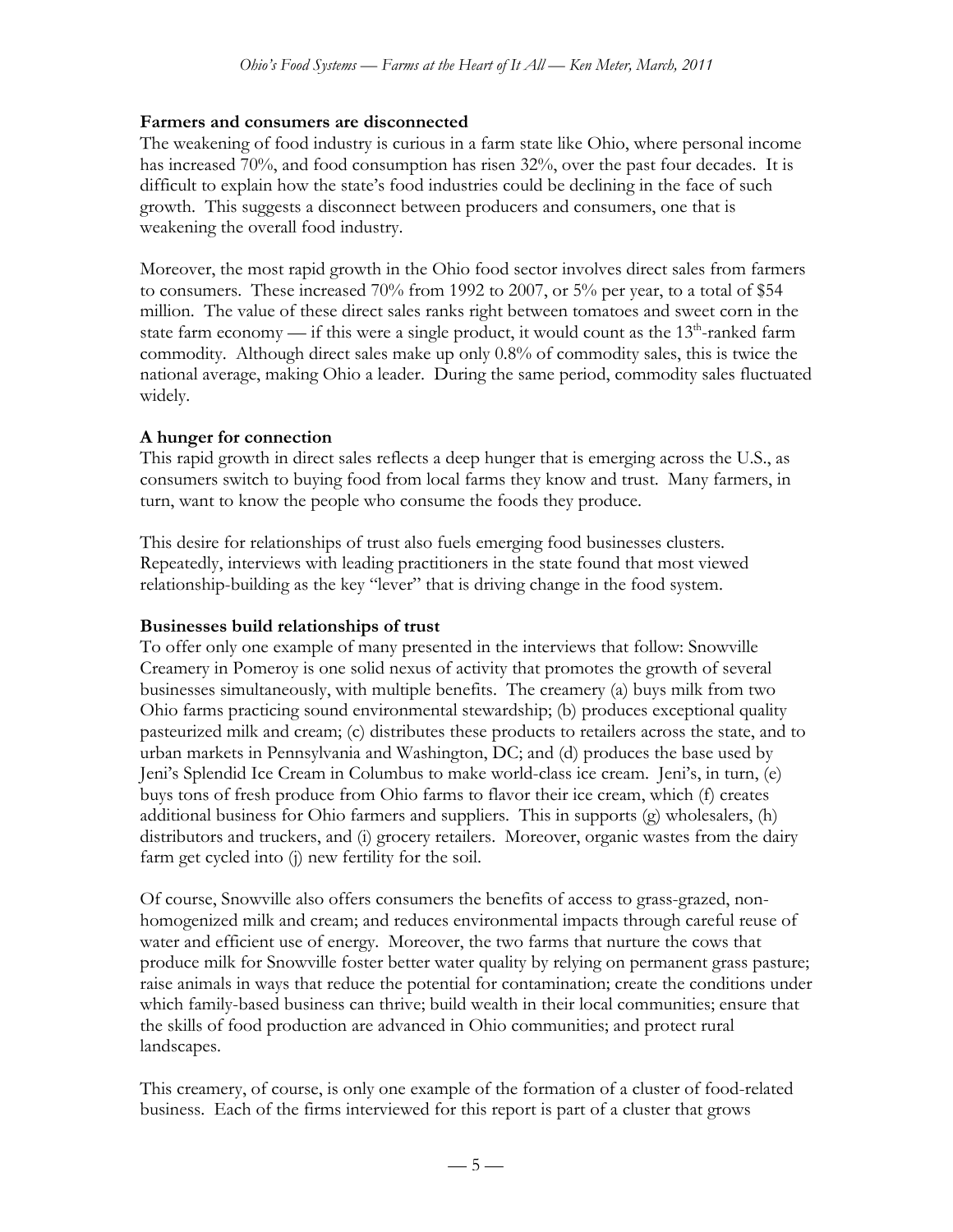uniquely to the resources, opportunities, challenges, and leadership in its own community. Aided by supportive nonprofits, extension educators, and public officials, these clusters create networks of mutual trust, and cycles of money, that tend to build health, wealth, connection and capacity in Ohio communities. This is an essential strategy for economic recovery, given the current crisis in lending and finance.

### **Emergent networks are based on developing-world experience**

These emergent business networks are often led by people who hold significant experience in developing countries, or in low-income communities in the United States. These innovators are driven by a deeply informed sense that America will thrive only if it learns to do business in a more inclusive manner, with a sharper sense of limits (knowing the limits of the use of power, working to share power effectively rather than dominating others, and being more contained within our boundaries). This requires patience, an engagement with community, and a long-term view. Many established business managers have had no opportunity to develop these capacities, due to their immersion in a fast-paced and competitive business climate that favors short-term results.

# **Both for-profits and nonprofits look for subsidy**

Indeed, the interviews with food-industry leaders compiled for this report show that new entrepreneurs are blurring the distinction between for-profit and nonprofit enterprise. Many for-profit ventures are requiring subsidy to take root, and many nonprofits are earning income in entrepreneurial ways. There is also a re-emergence of co-operative forms of business.

### **Public investment must create supportive infrastructure**

Public bodies have a clear responsibility to support the growth of these business clusters by creating supportive infrastructure. This report uses the term "infrastructure" in a very broad way, including at least the following: (a) efficient market channels, transportation and distribution systems that connect Ohio businesses with local consumers; (b) physical facilities such as warehouses, root cellars, coolers and freezer space that ensure the state can build up and maintain food reserves in case of financial or other crises; (c) regional investment funds that support local and regional food visions; and (d) knowledge bases that ensure that community-based foods initiatives can rely upon the best technology and expertise available, and can effectively measure progress in creating a more sustainable Ohio economy.

Our research found that the prevailing food system is more a creation of public infrastructure investments than of market forces. Policy has augmented commerce's tendency to focus on commodities and distant markets, rather than on the communities of people who live in Ohio. This is good news, because public policies may be changed, while market forces seldom can be.

If Ohio builds infrastructure that creates local efficiencies, this may be the first time in the history of the state that this has been accomplished. This new way of doing business will draw upon Ohio's history, and its many economic assets, but will also create new opportunities and structures that were never imagined before.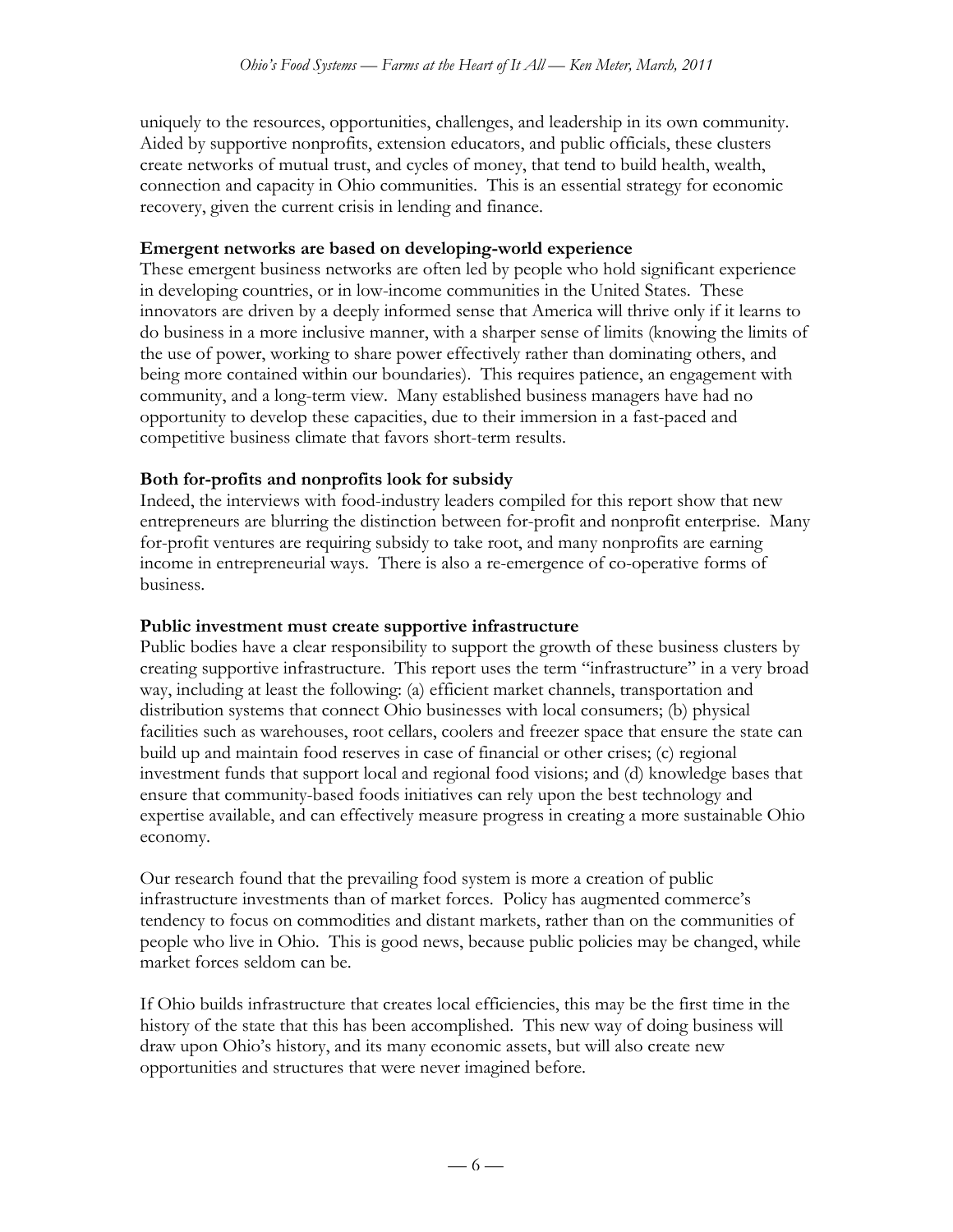#### **Ohio has long looked to distant markets**

Early Ohio agriculture was formed to please commercial markets, largely in urban centers like Baltimore, New York, New Orleans, and St. Louis, rather than local markets, which were not viewed as large enough to support Ohio farmers. Agriculture was also structured largely around waterways, then railroads, and then highways, rather than around the goal of creating lasting infrastructure supporting Ohio communities.

A 1982 study by Ohio farmer Jon Shafer, writing for the Cornucopia Project of the Rodale Institute, concluded that the agricultural economy of Ohio had developed in ways that were similar to those of a colony.<sup>7</sup> As a producer of raw commodities that were sold into global markets, the state was not effectively feeding itself, and moreover had very little power over its own commerce.

The emergent food sector in Ohio is at long last tackling this challenge, and attempting to reverse these patterns of dependency. The economic case for Ohio to produce more of its own food is quite compelling. Over the twenty-year period 1999-2008, Ohio farmers gained a surplus of \$300 million per year (about \$4,000 per farm), but depended heavily on other sources of income — government subsidies, rental income for renting out land, and most importantly, making sure that one or more family members hold off-farm jobs — to make ends meet. The year 2010 brought high crop prices, yet also skyrocketing input costs. After adjusting for inflation, the net farm income from producing crops and livestock nationally was slightly less than in 2008.

Moreover, Ohio farmers spend about \$4 billion each year buying farm inputs that are sourced outside the state. This creates a significant flow of money away from rural communities in Ohio. Simultaneously, this represents a huge economic opportunity for the state, if these input costs can be provided by local sources.

Meanwhile, Ohio consumers buy \$29 billion of food each year. Yet about \$26 billion of this food is sourced outside of the state. Repatriating these consumer dollars also represents a prime economic opportunity.

#### **The Ohio farm and food economy sustains losses of \$30 billion each year**

All told, then, the Ohio farm and food economy causes \$30 billion to flow away from the state *each year*, as farmers farm and consumers eat. Bringing these expenditures — money Ohio residents already spend — back to Ohio is not necessarily easy. The infrastructure that would connect Ohio farms with Ohio consumers will need to be carefully constructed, through both private and public investment.

#### **This also represents economic opportunity**

Yet the payoffs are clear. If Ohio residents purchased only 15% of the foods they eat at home directly from Ohio farmers, with no intermediary, this would result in \$2.5 billion of new farm income for the state — more than a third of what farmers now sell to fickle commodity markets.

Moreover, the federal subsidy system, by offering cash for commodities, has essentially subsidized the extraction of wealth from the state. USDA data show that Ohio farmers spent, since 1949, \$152 billion *more* paying for external inputs than they received from farm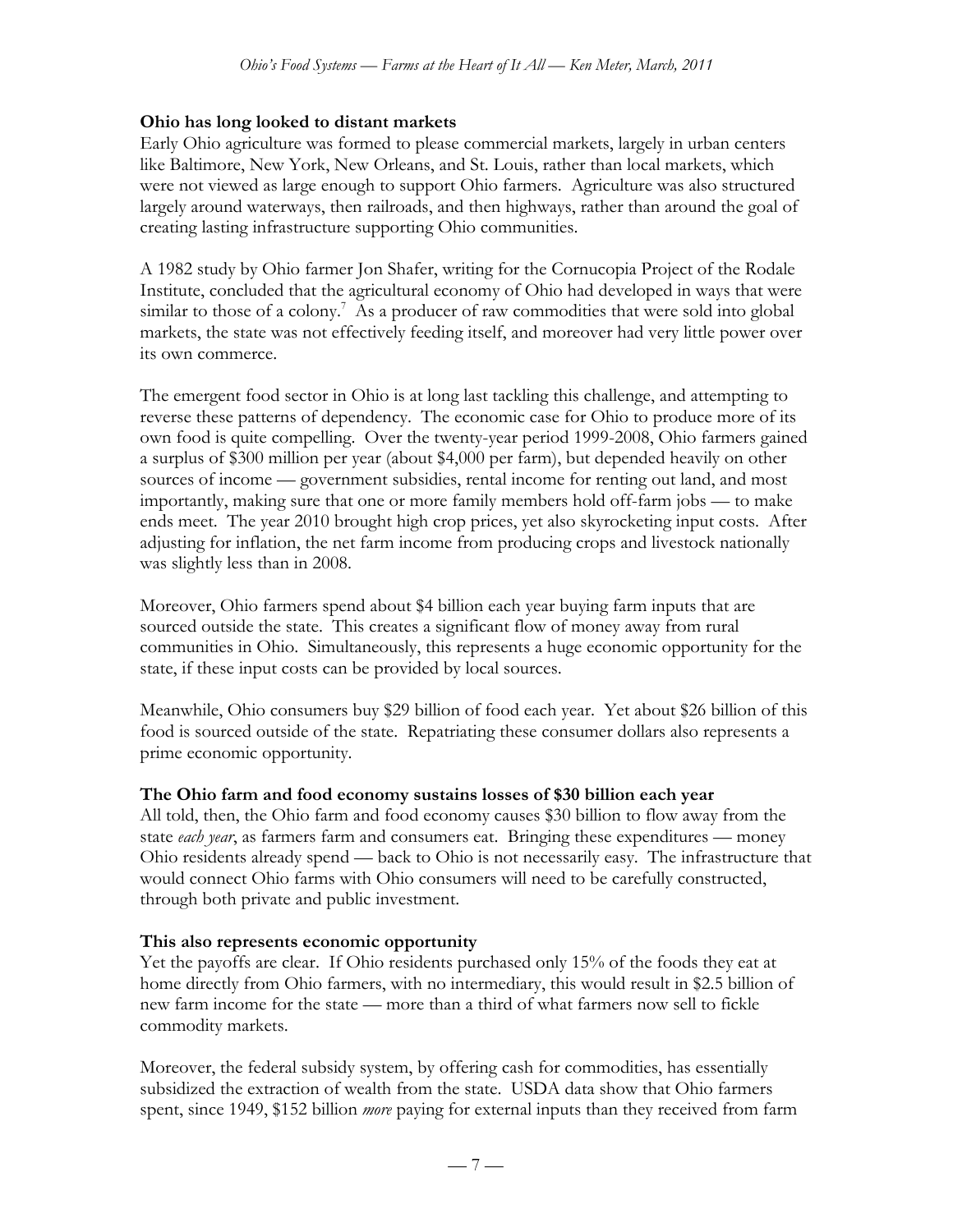subsidy payments. This means that even when some individual farmers are earning a profit, the farm sector is shipping immense quantities of money out of the state — consequently, rural communities lose wealth and capacity.

One result of this extractive economy is that over 3.1 million people (28% of the state's population) earn an income of less than 185% of the poverty line — the level at which children qualify for free and reduced school lunch. It is a significant challenge for Ohio to acknowledge that more than one quarter of the population, in a prominent farm state, is unable to afford the food they need. Moreover, low-income residents of Ohio make up a substantial market, spending \$6.5 billion each year buying food.

It is not surprising, given these extractive relationships, combined with prevailing subsidies given to established businesses, that the emergent food sector would require subsidy of its own to flourish. Yet how to support is a critical issue, because some subsidies draw wealth out of Ohio. The most lasting public investments are likely to be infrastructure investments.

### **Peak oil creates great uncertainty**

Further, Ohio heads to a future of great uncertainty. The prevailing food system is fundamentally dependent on the availability of relatively low-cost oil. This assumption is rapidly breaking down as oil supplies peak. There is no way to know whether oil will be available in 20 years — nor if it is, how much it will cost. Climate change is creating unpredictable swings in temperature, rainfall, and damaging weather events. Farmers, of course, are the most vulnerable element of our society to such weather trends.

In this period of uncertainty, small businesses are often better positioned to respond with flexibility to changing conditions, simply because they are small, and by their nature are responsive to local markets rather than global ones. By clustering, as in the Snowville example above, these small firms may be able to build greater stability.

### **Business clusters create jobs, stability and resilience for Ohio**

Moreover, if small firms are networked with each other, and with the communities in which they operate, this will build both scale and critical social connectivity. Building this "social capital" will be of prime importance, both for economic recovery and for keeping peace during uncertain times. Those communities that are the most effectively networked will be those that can be the most resilient. Business clusters have a clear role to play in fostering this social capital, along with their community partners. This will ensure that job creation lasts.